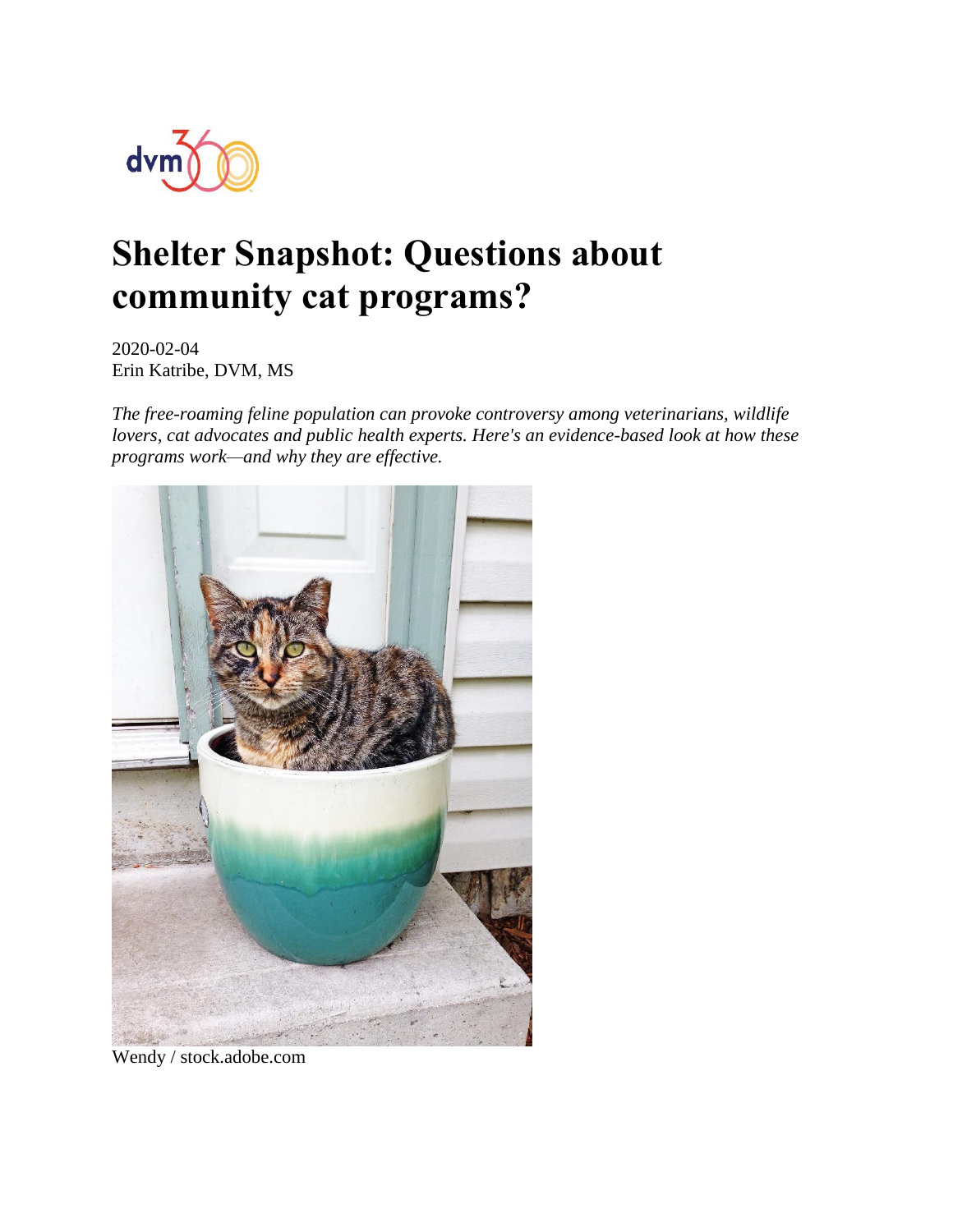Hundreds of thousands cats are losing their lives in our nation's shelters every year, simply because there aren't enough homes for them. Bird populations are declining, too, because of the impact of humans and development.<sup>1</sup>

What if there were a single solution that could help address both of these issues, one that satisfied cat lovers and wildlife aficionados alike? In reality, we already have this solution—it's community cat programming, and recent research is showing that targeted programs can achieve what both sides want.

Let's look at some common questions regarding community cat programs and what the research shows.

#### **1. What are community cats and community cat programs?**

Any free-roaming, unowned cat is considered a community cat. They may be friendly and socialized, truly feral or anywhere in between. Some live in managed colonies, but others thrive by finding alternative sources of food from neighbors, trash or hunting.

Community cat programs (CCPs) are designed to address the health and welfare of community cats and are one part of a comprehensive population control strategy. They provide an effective alternative to the euthanasia of otherwise healthy cats. Frequently, they are operated by local animal shelters, but many individual citizens or focused organizations also run CCPs. Each program is different, depending on the needs of the community or shelter, but the common components of a CCP include the following.

**Trap-neuter-return (TNR):** Cats are humanely trapped in the community and transported to a veterinary facility or shelter where they are evaluated, vaccinated, surgically sterilized and eartipped, then returned to their original location after recovery.

**Return-to-field (RTF) or shelter-neuter-return (SNR):** RTF programs focus on saving the lives of cats that enter the shelter through means other than owner relinquishment. Typically, they are picked up as strays by members of the public or by local animal control. Previously, the only strategy for these cats to leave the shelter alive was for them to become a pet. However, not only are the number of homes limited, but many of these cats do not make good pets, nor do they desire to cohabitate closely with humans. They were finding a way to thrive on their own, with or without human assistance, and so RTF programs were developed to improve their health through vaccination and sterilization, then return them to their home and their community.

**Community engagement:** Community cat management is ideally shared by the entire community, including shelters, other nonprofits, pet owners and veterinary professionals. Engagement of the community includes outreach and education on issues like spay/neuter, overpopulation and pet ownership. Additionally, in order for TNR and RTF programs to be successful, the community must be informed about them so that they expect to see their neighborhood cat back in the community after a visit to the shelter—although now unable to reproduce and less likely to exhibit nuisance behaviors like vocalizing or spraying, which often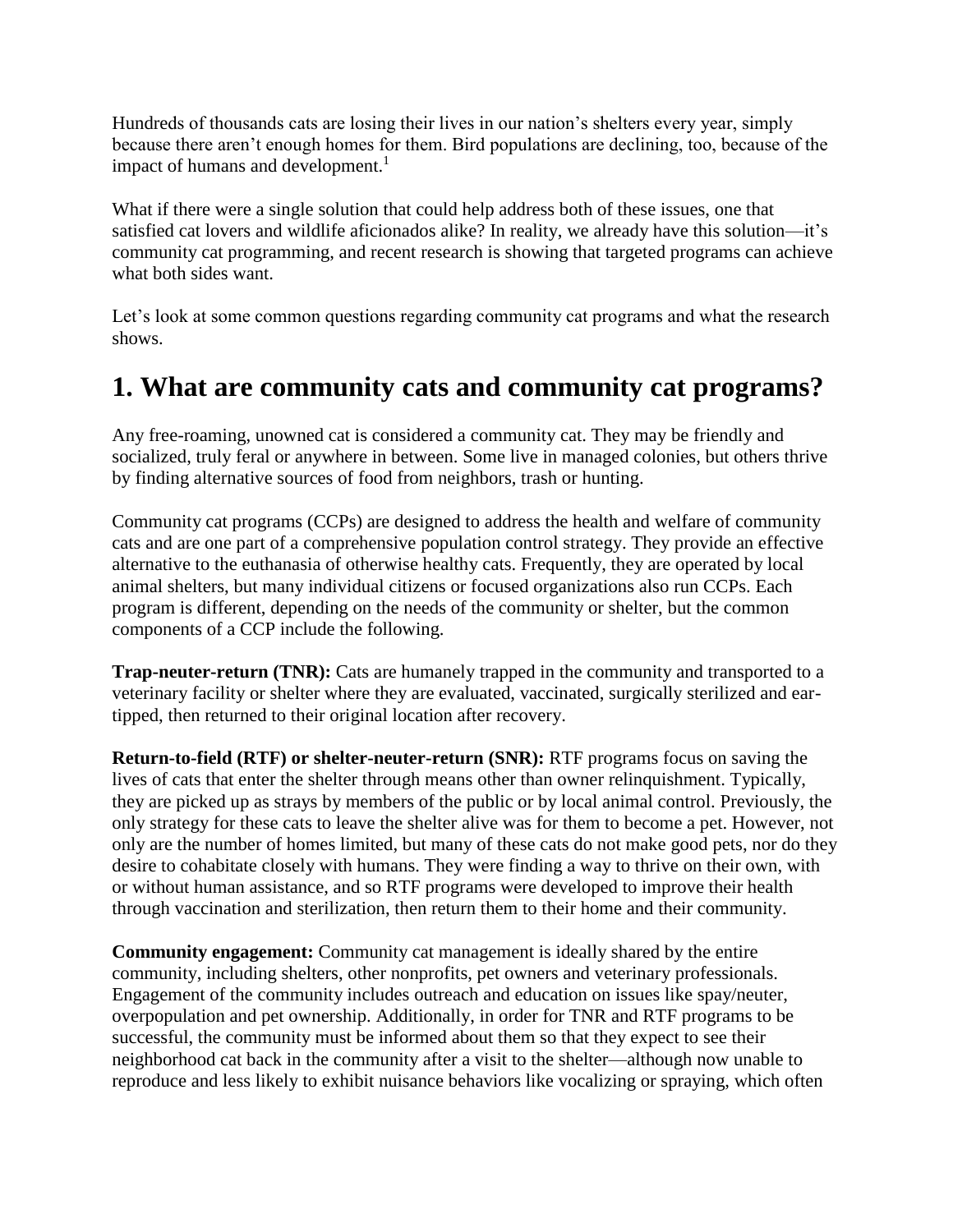initiate citizen complaints. Depending on community needs, CCPs may also include additional components, such as:

- **Working cat programs:** For unsocialized cats that cannot safely be released back into the community because the location where they were found is unsafe or because local ordinances prohibit release, cats can be adopted out as barn cats, shop cats or grounds cats. In some instances they have a role, like rodent control, or they may still be considered pets, although spending intimate time with the cat is not part of the adopter's desired dynamic.
- **Kitten programs:** Neonatal orphaned kittens that are found in the community may be cared for through nursery or foster programs as part of a CCP; often this population of cats is at high risk for losing their lives in shelters due to their fragile nature and their need for round-the-clock support for bottle-feeding, which is beyond the means of many shelters.

## **2. Why support CCPs?**

Numerous studies support targeted TNR as a viable way to reduce shelter cat death and reduce free-roaming cat populations.<sup>2-4</sup> Both wildlife and cat advocates get what they want using this model.

One study used sophisticated population modeling to compare strategies for population management while also looking at feline welfare and preventable deaths in the population.<sup>2</sup> High-intensity TNR is effective and the most humane way to ultimately reduce populations of free-roaming cats. It is also more effective in reducing population size over time than traditional culling methods (also known as trap-and-kill).

CCPs also reduce the number of cats that are losing their lives in shelters by increasing live outcome opportunities and decreasing intake.4,5 Sterilizing and releasing eligible cats quickly extends the CCP benefits to those animals remaining in the shelter, freeing up time and space so staff can better care for pets that do require adoption or rescue to get out of the shelter. Euthanasia due to infectious disease in the shelter also declines.<sup>6</sup>

### **3. What are common objections to CCPs?**

Here are some frequent objections to CCPs and what the research actually shows.

**What if that's someone's pet? How will they find their cat if it's not at the shelter?** Less than 2% of cats that end up in shelters nationally are reunited with their owners. Of lost cats that were reunited with their families, only 8% of those were found in a shelter; the rest were either found in the neighborhood or returned on their own.<sup>7</sup> Cats have a better chance of finding their way home alive by never entering a shelter in the first place. Many cats are also not owned by a single person but are cared for and fed truly by the community, so in those cases, there isn't a sole responsible party who would go to the shelter to reclaim the cat.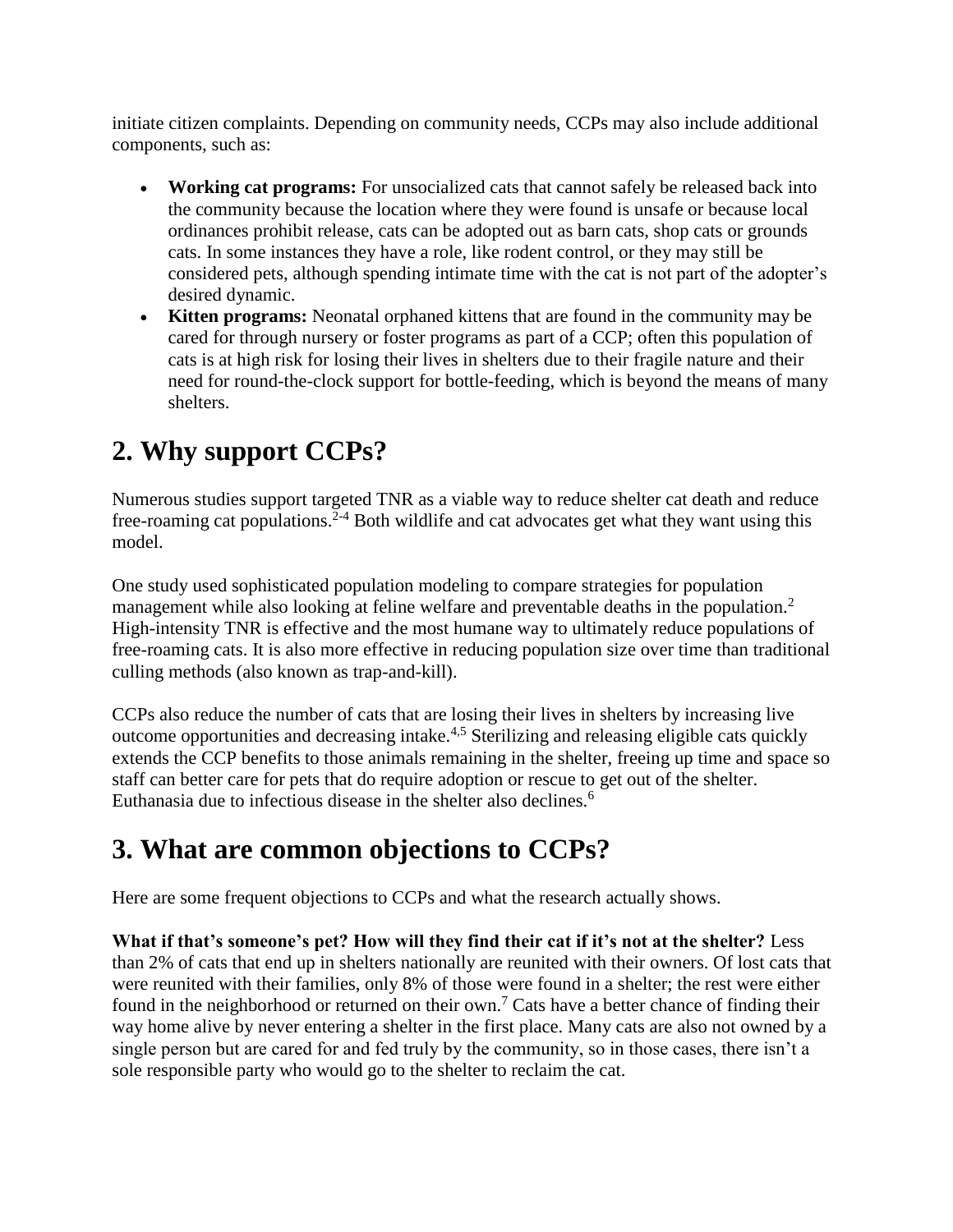**Aren't free-roaming cats a health risk to humans or pet cats?** By providing rabies vaccination as part of a CCP protocol at the time of sterilization, CCPs are creating a population of animals immune to rabies, which may subsequently decrease the risk to humans. Regarding other diseases that might put pet cats at risk, studies found that free-roaming cats have a similar or even lower prevalence of infectious diseases than pet cats.<sup>8,9</sup>

**Isn't simply removing cats the fastest and best way to decrease free-roaming cat populations in order to protect wildlife?** The key to thinking about this issue is that while CCPs may not be perfect and do not eliminate free-roaming cat populations (and potential threats to wildlife) overnight, they are a far better alternative than other options.

One potential alternative is to simply house the cats in the shelter and search for alternative outcomes. The reality is that these live outcome options don't exist, and the cats suffer while in the shelter's care. The entire shelter population suffers because of overcrowding, a longer average length of stay and subsequent increases in infectious disease. Additionally, at any given time, a shelter may take in only 4% of the area's estimated outdoor cat population over the course of the year; regardless of the outcome of those cats, there will be little impact on the overall outdoor cat population.

When trap-and-kill or removal methods are suggested, similar problems emerge. With removal, what will be done with the cats? For culling strategies to be effective, such large numbers of cats must be removed from a targeted area that these strategies cannot gain enough public support or funding to be feasible alternatives.

### **4. How is community cat medical care different?**

CCPs commonly engage both shelters and local veterinary practices to provide care for community cats. Some differences exist, though, in how we approach community cat medical care, and it's important for veterinarians to understand the reasoning behind these differences. The largest difference in providing care for community cats as opposed to private practice patients or even shelter animals is the focus on disease prevention and population control. Medical resources are better devoted to vaccination and sterilization of more cats rather than extensive individual treatments; like shelters, CCPs operate with limited resources, and to be most effective at reducing free-roaming populations, they must provide targeted and intensive sterilization.

The handling of community cats in a clinic environment is unique; in order to reduce stress, clinic staff attempt to minimize handling as much as possible. Anesthesia is typically induced using specialized tools like feral dens or through humane trap bars to keep both cats and staff as safe as possible. All treatments are done under anesthesia, if possible, including physical examination.

Stress can lead to increased cortisol and slower healing; therefore, it makes sense that we should release these cats back to their communities as soon as it is safe to do so. Common practice is to release healthy cats the day following surgery for routine, uncomplicated procedures.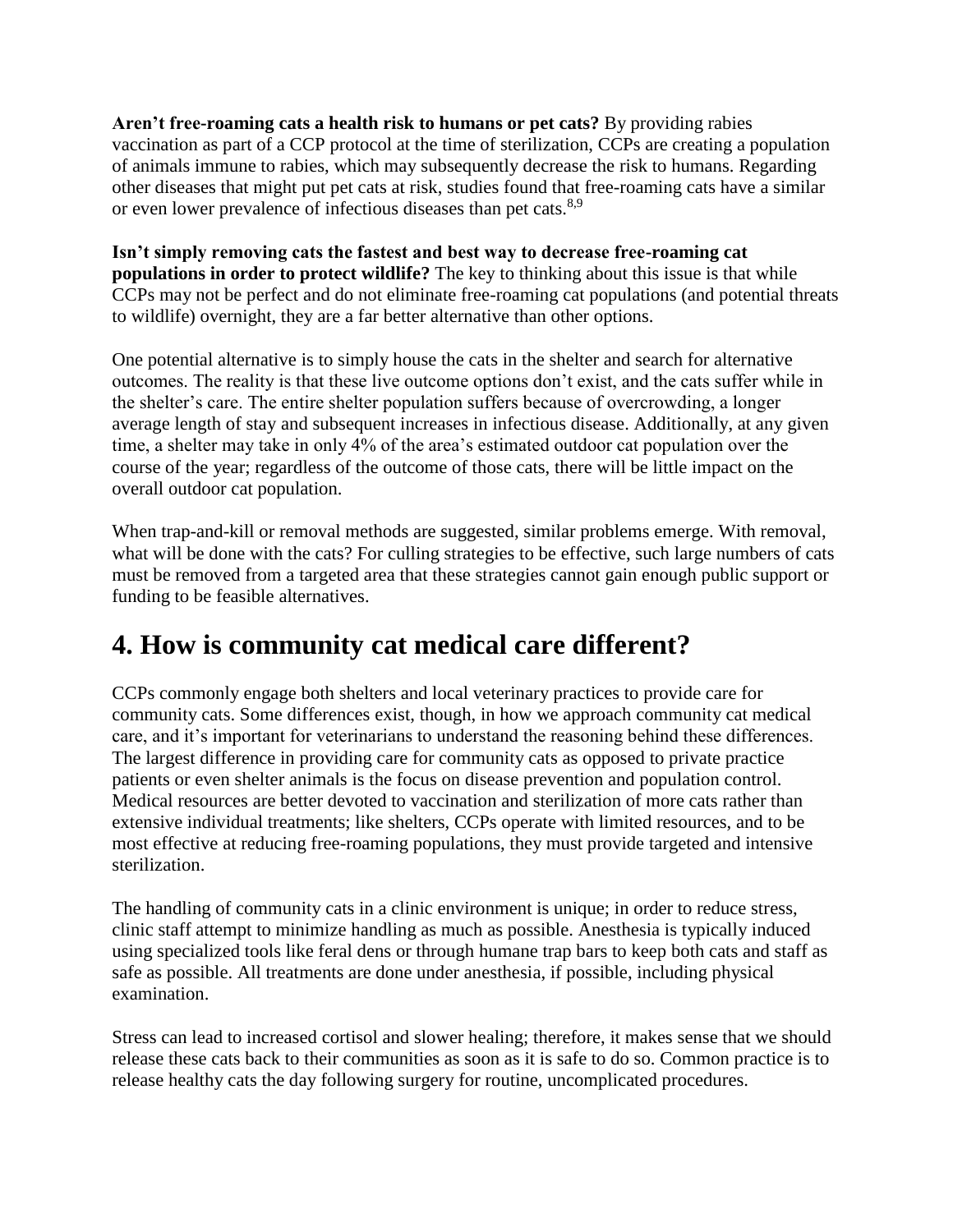We also know that spending time in the shelter is a significant risk factor for some diseases, like upper respiratory infection in cats.<sup>10</sup> Because of this, it also makes sense that unless illness is severe, these cats are likely to recover better on their own in the community than they are in a stressful, contained shelter situation. It's not uncommon for cats with minor medical conditions to be released to recover rather than hospitalizing them for continuing treatment, which is likely to be stressful and detrimental to their physical and mental health. Ultimately, though, eligibility of individual cats to be returned to the community is at the veterinarian's discretion.

# **Conclusion**

CCPs provide an effective and humane way to address both the needless death of cats in shelters and populations of free-roaming cats in communities that may have an impact on local wildlife. CCPs are something that shelters, wildlife advocates and the community at large can all get behind because they create safer, more humane communities for both animals and people.

Interested in learning more? Here are some additional community cat resources:

- Association of Shelter Veterinarians Position Statement: Trap-Neuter-Return of Freeroaming & Community Cats: [sheltervet.org/assets/docs/position](https://www.sheltervet.org/assets/docs/position-statements/trapneuterreturn.pdf)[statements/trapneuterreturn.pdf](https://www.sheltervet.org/assets/docs/position-statements/trapneuterreturn.pdf)
- Best Friends Animal Society Community Cat Handbook: [resources.bestfriends.org/article/community-cat-programs-handbook-strays-and-ferals](https://resources.bestfriends.org/article/community-cat-programs-handbook-strays-and-ferals)
- The ASPCA's Feral and Community Cat resource page: [aspcapro.org/feral](https://www.aspcapro.org/feral)
- Alley Cat Allies: [alleycat.org](https://www.alleycat.org/)

#### **References**

1. Rosenberg KV, Dokter AM, Blancher PJ, et al. Decline of the North American avifauna. *Science* 2019;366(6461):120-124.

2. Boone JD, Miller PS, Briggs JR, et al. A long-term lens: cumulative impacts of free-roaming cat management strategy and intensity on preventable cat mortalities. *Front Vet Sci* 2019;6:238.

3. Levy JK, Gale DW, Gale LA. Evaluation of the effect of a long-term trap-neuter-return and adoption program on a free-roaming cat population. *J Am Vet Med Assoc* 2003;222(1):42-46.

4. Levy JK, Isaza NM, Scott, KC. Effect of high-impact targeted trap-neuter-return and adoption of community cats on cat intake to a shelter. *Vet J* 2014;201(3):269-274.

5. Spehar DD, Wolf PJ. Integrated return-to-field and targeted trap-neuter-vaccinate-return programs result in reductions of feline intake and euthanasia at six municipal animal shelters. *Front Vet Sci* 2019;6:77.

6. Johnson KL, Cicirelli J. Study of the effect on shelter cat intakes and euthanasia from a shelter neuter return project of 10,080 cats from March 2010 to June 2014. *Peer J* 2014;2:646.